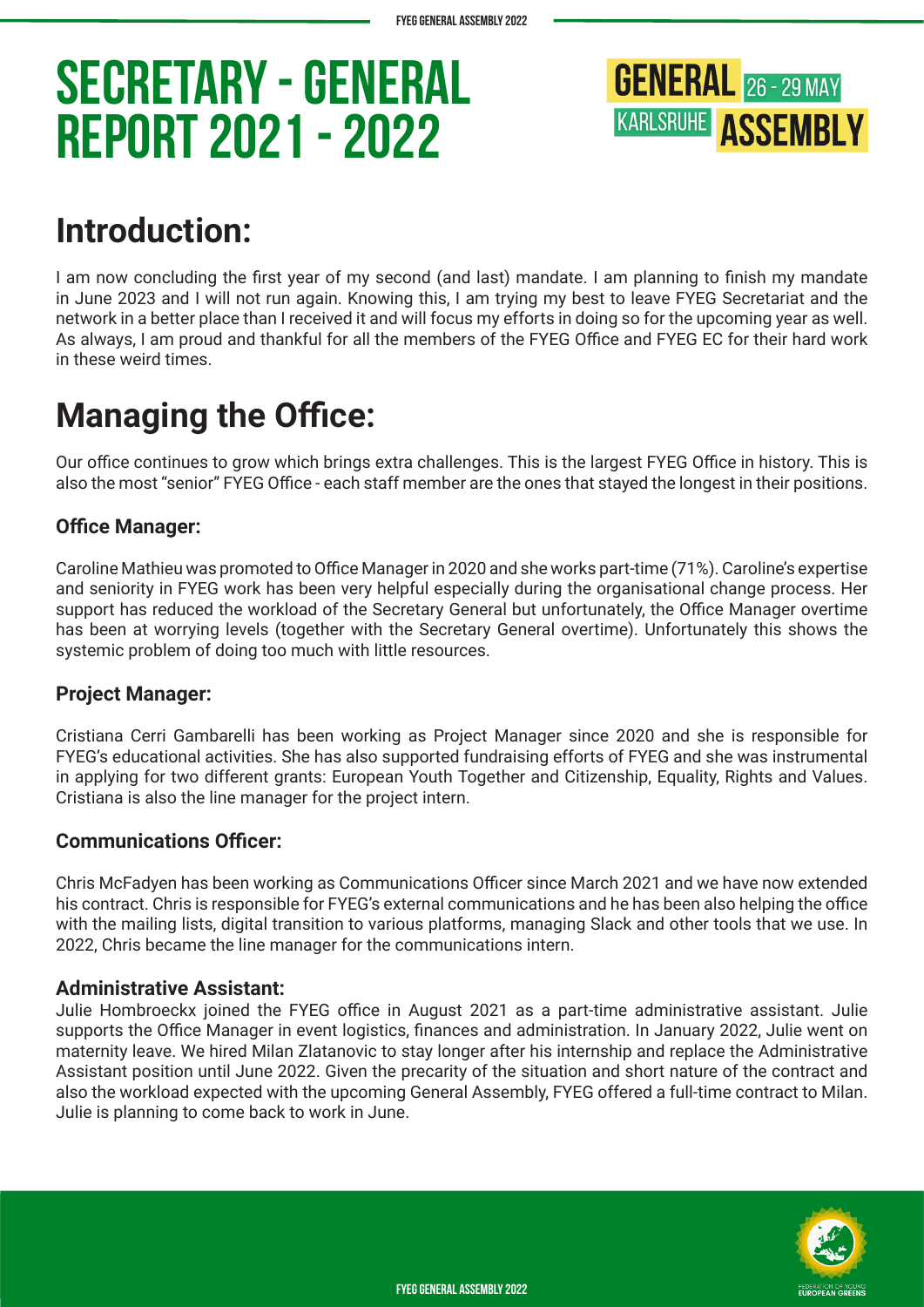**GENERAL** 26 - 29 MAY **KARLSRUHE ASSEMBLY** 

#### **Interns:**

FYEG hosts two part-time internships each semester. In Fall 2021, Milan Zlatanovic joined the team as Project Intern and Christina Kessler joined the team as Communications Intern. Unfortunately, we had some issues regarding acquiring Milan's work permit. He had to do some of his internship in Serbia while waiting for his permit to be approved. But in the beginning of 2022, Milan Zlatanović's internship was prolonged through a 3 months replacement contract for the Administrative Assistant position.

Christina Kessler got an offer from the European Green Party to join them as assistant to the Secretary General, which she accepted. This meant she had to leave FYEG earlier than expected, in January 2022. We are always happy to see FYEG interns get jobs in the Green family or in other political areas, therefore we were very supportive of Christina's decision.

In Spring 2022 Robin Ehl and Marco Piana joined FYEG Office as project intern and communications intern, respectively.

### **Administrative Grants and Fundraising:**

It is the Secretary General's responsibility to manage the administrative grants and oversee fundraising. We have applied for the European Youth Foundation (EYF) of the Council of Europe and Erasmus+ Grants and it has been approved for two years: 2022-2024. I also submitted the interim report of EYF Admin Grant. In 2021, we received an Erasmus+ grant. In 2021 we also received a Maribel funding, a funding that we used to fund our Administrative Assistant position.

Sometime in 2020, we applied for the European Youth Together project funded by the European Commission. This was our second time applying for this grant (first one was in 2018). The European Commission made a political decision and none of the pan-European youth networks received the funding. We received a very good mark on the project application but yet didn't receive the grant itself. Together with other European youth networks we relayed our concerns to the European Commission.

This decision of the European Commission has increased our doubts in the strategy of the Commission regarding the European youth work. It seems like the Commission made a political decision to support national youth organisations, rather than the European youth organisations and it is reflected in the financial support allocation.

Therefore in 2021, we started looking for other funding opportunities with other departments of the Commission and we applied for the Citizenship, Equality, Rights and Values program. We received a score that was higher than the benchmark but because of the number of applications, we were put in the reserve list. We are still waiting to hear back.

In 2021, we also applied for the Erasmus+ grant again, for the year of 2022. The Commission has been very unreliable during this whole process. The call to apply for the administrative grant was put out in November, and we were given only one month to apply for this project. The project application was around 70 pages long and it required a lot of expertise in project application. The application was very competitive as around 110 organisations applied for the grant but only 30 of them were going to get awarded.

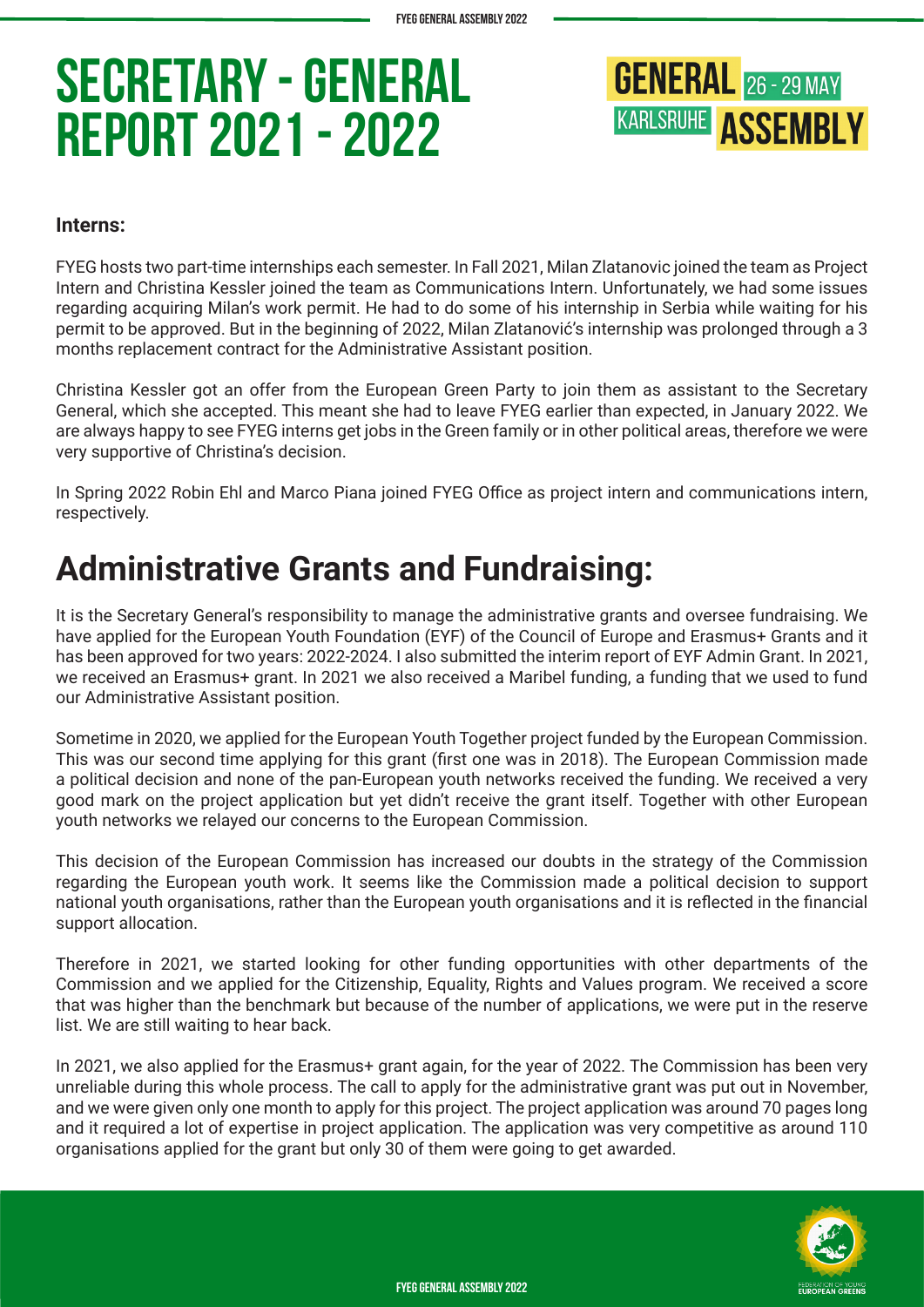**GENERAL** 26 - 29 MAY **KARLSRUHE ASSEMBLY** 

The Commission was supposed to announce the results of the 2022 Operating Grants latest by 31st of March 2022 but they announced it on 22nd of April 2022. This situation has put the office under tremendous stress. We were not able to make any mid-term financial decision because of the uncertainty. In the European Year of Youth, as young people working for a youth organisation, we didn't know if we were able to do any activities or not. Moreover, the injustice of the situation and the position that FYEG and other youth organisations have found themselves in has been making me very upset. I have raised this issue with the European Youth Forum several times and I met other youth organisations on this issue. I have called the Head of Unit in the Commission and protested. Still, the injustice and the "what can we do" attitude against the power is making me miserable.

In the end, I am happy to announce that FYEG received one of the highest scores (89/100) and we received the grant. I am grateful for the FYEG staff and EC members in their support in writing this grant application.

Unfortunately many of our friends and allies have not received this grant. Moreover, this grant only covers the year of 2022. In a couple of months, we need to start the application process again for the next year and have to wait many months till we hear the results. I do not find confidence in the high mark we got in this current political climate as I know that anything can change. Therefore I am very worried about the future funding prospects. FYEG has savings to continue its operations, but of course we need to be a stable, durable and strong organisation with independent finances in order to fulfil our vision and mission.

In the long run, obviously we need to find alternative funding opportunities. I am proud of FYEG Office for all the applications we put forward and I hope I contributed somewhat to the common knowledge on funding - project application. However, project applications are very time consuming and require a lot of expertise. I am now more convinced that in this environment, if FYEG wants to continue to grow and expand, we need a fundraiser specifically working on this issue.

### **Representation at Partner Events**

I have actively participated in the European Youth Forum meetings, especially to raise the funding issue among the YFJ membership. In fact in 2022 I took it upon myself to coordinate one of the meetings with YFJ members.

I met Green European Foundation's newly appointed Political Director and have attended GEF General Assemblies on behalf of FYEG.

In line with our agreement now FYEG is invited to attend the Group meetings of the Green Group in the European Parliament, however, following these meetings takes tremendous time. Therefore I seldom attend those meetings, only when there are political discussions where FYEG can provide input or receive input.

I also stopped attending the Group Communications meetings as it is the job of the Communications Officer. I try to attend the Strategic Communications meetings with the Group Sec-Gen.

Mostly the Co-Spokersperson are responsible for representing FYEG at EGP Committee meetings but I also took part when my support was needed.